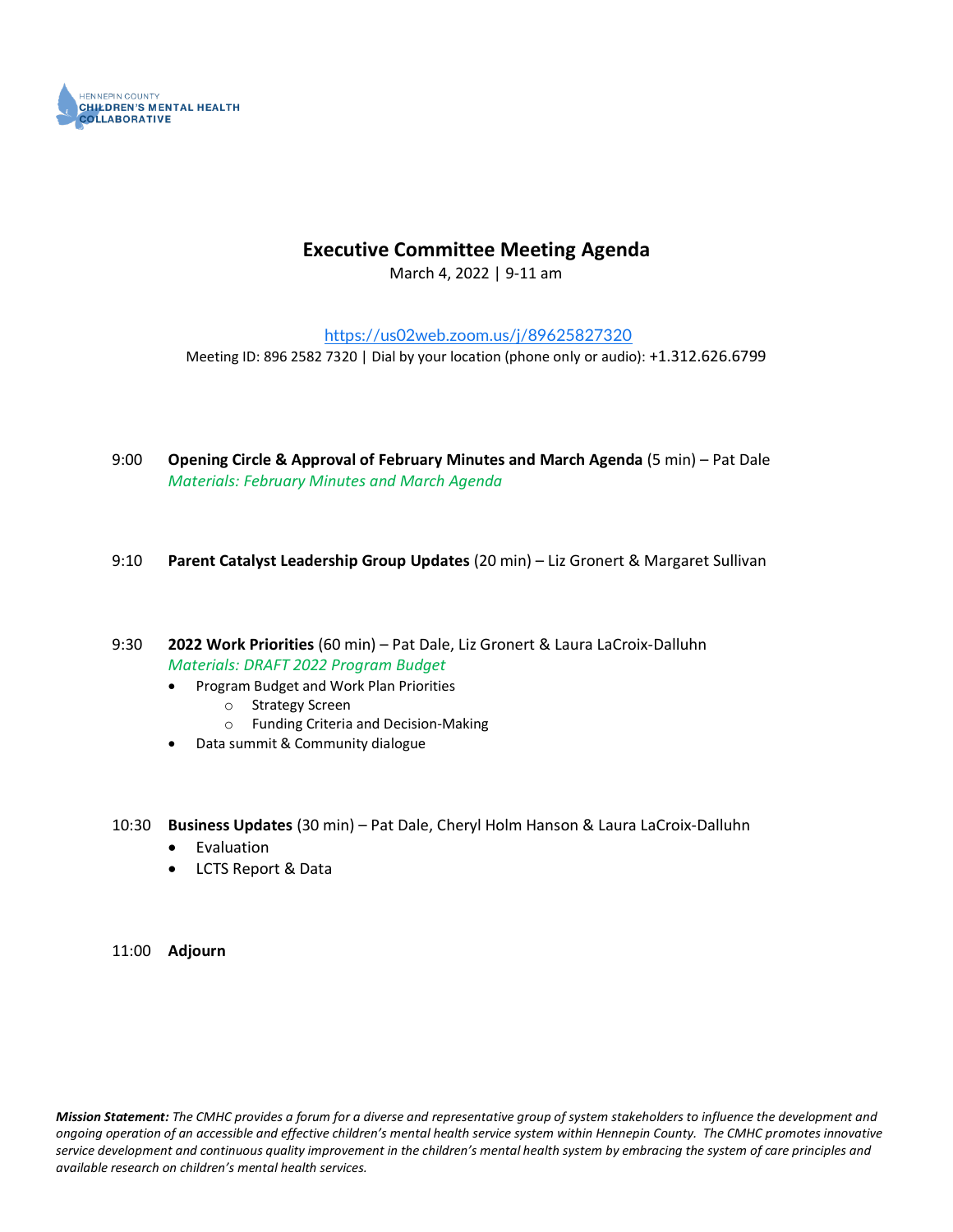

# **Executive Committee Meeting Summary**

February 4, 2022

Present: Liz Gronert, Pat Dale, Krista Phillips, and Cindy Slowiak Staff: Laura LaCroix-Dalluhn, Cheryl Holm-Hanson, and Margaret Sullivan

#### **Approval of January Minutes**

● Liz and Krista moved to approve the January minutes. All in favor, motion approved.

## **Approval of Agenda**

● Krista and Liz moved to approve the February agenda. All in favor, motion approved.

## **Parent Catalyst Leadership Group Updates**

- Margaret shared they are waiting to schedule with the commissioner for Let's Talk About It.
- There is a new parent catalyst
- Liz went over the Wellness Action Plan
	- $\circ$  It can be utilized by parents and/or caregivers looking to track self-care and wellness.

#### **2022 Work Plan Updates**

- Laura reviewed the parent and youth engagement suggestions
	- Laura suggested moving away from listening sessions to healing sessions
	- Laura suggested hiring or contracting with organizations to do the work with or for the group
	- Cindy stated she felt this group has been very "white" in our approach and wondered what we could do to ensure we build voices and engagement of BIPOC families and providers. A discussion to expand participation followed.
	- $\circ$  Laura and Margaret agreed to coordinate parent lists and begin to track where people are from in Hennepin County to increase outreach
- Cheryl provided an overview of the data summit and a portion of the work plan to share the initial thinking of the Coordination team
	- $\circ$  Cheryl suggested changing the name of the data summit to make increase participation
	- The event will be online, over zoom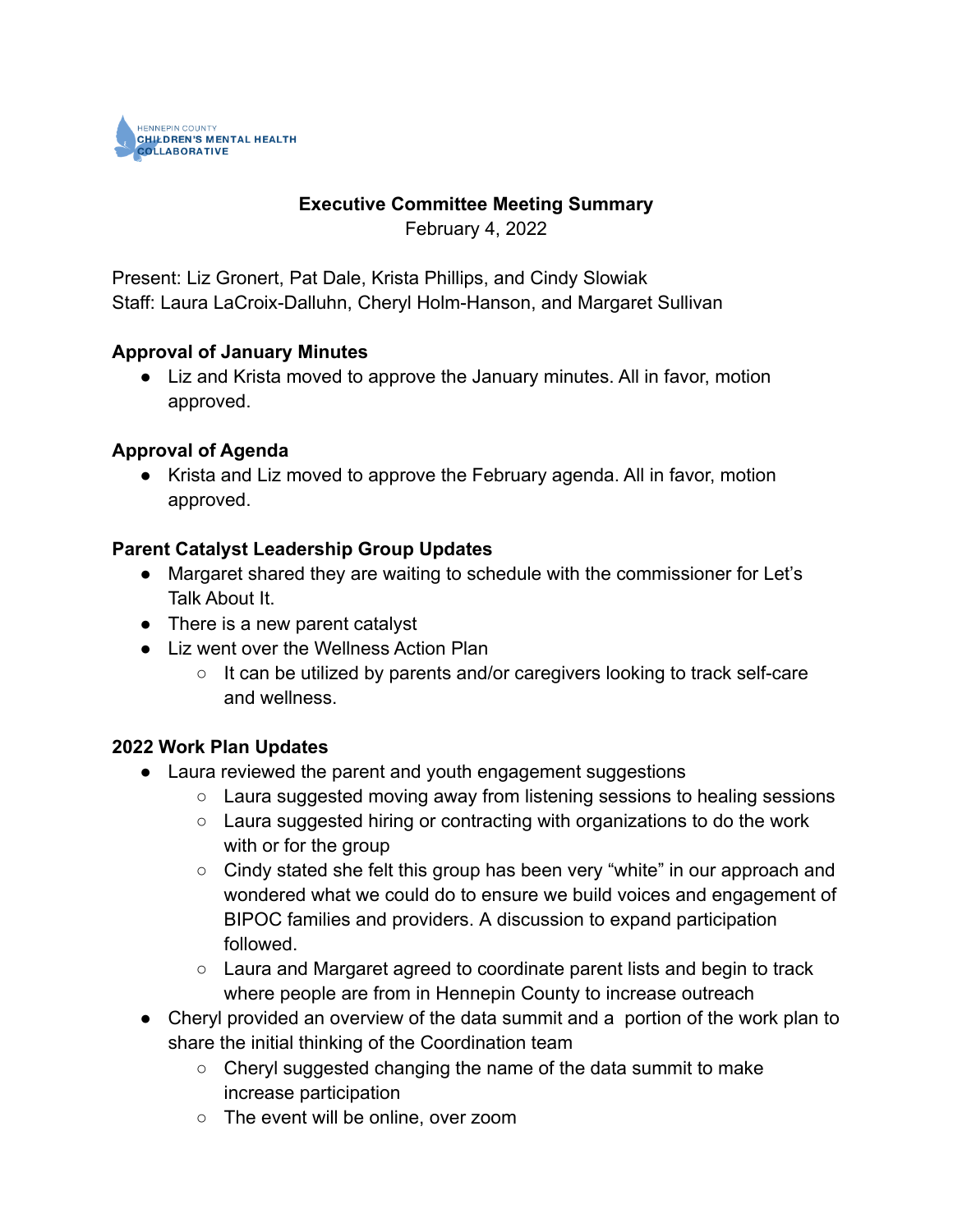- We will need individuals to volunteer to co-host and facilitate breakout rooms
- Margaret asked what the intended takeaway of this event is, Cheryl answered the goal would be to create a way to help get community partners to the table
- Dates and times for this event must be scheduled
- Margaret shared her research on peer support training
	- There is a demand for parent peer support specialists
	- Lack of BIPOC engagement
	- Laura asked if we should form a small workgroup

#### **Journey Mapping Updates**

- Cheryl provided a short overview of the findings and themes
	- Interviewed 49 participants with diverse experiences
	- Most participants lived within Hennepin County but all received services
	- Almost all parent participants were moms and about 80% were white, however, upwards of 30% of the children were not white
	- The children were about 50% male, 42% female, and 8% nonbinary or nongender conforming
	- Roughly ⅓ of parents reported terrible or poor experiences with educational support for their children
	- Parents often found themselves having to endlessly fight and advocate for their children to even get a portion of the services their children need
- Next steps
	- o Cheryl said there will be a report and include visuals, possibly specific reports that are directed to certain areas, e.g. school services and IEPs and 504 plans or social worker plans

# **Budget**

● Krista and Pat moved to remove the budget from agenda. All in favor, motion approved.

#### **Adjournment**

● Liz and Pat moved to adjourn the meeting. All in favor, motion approved.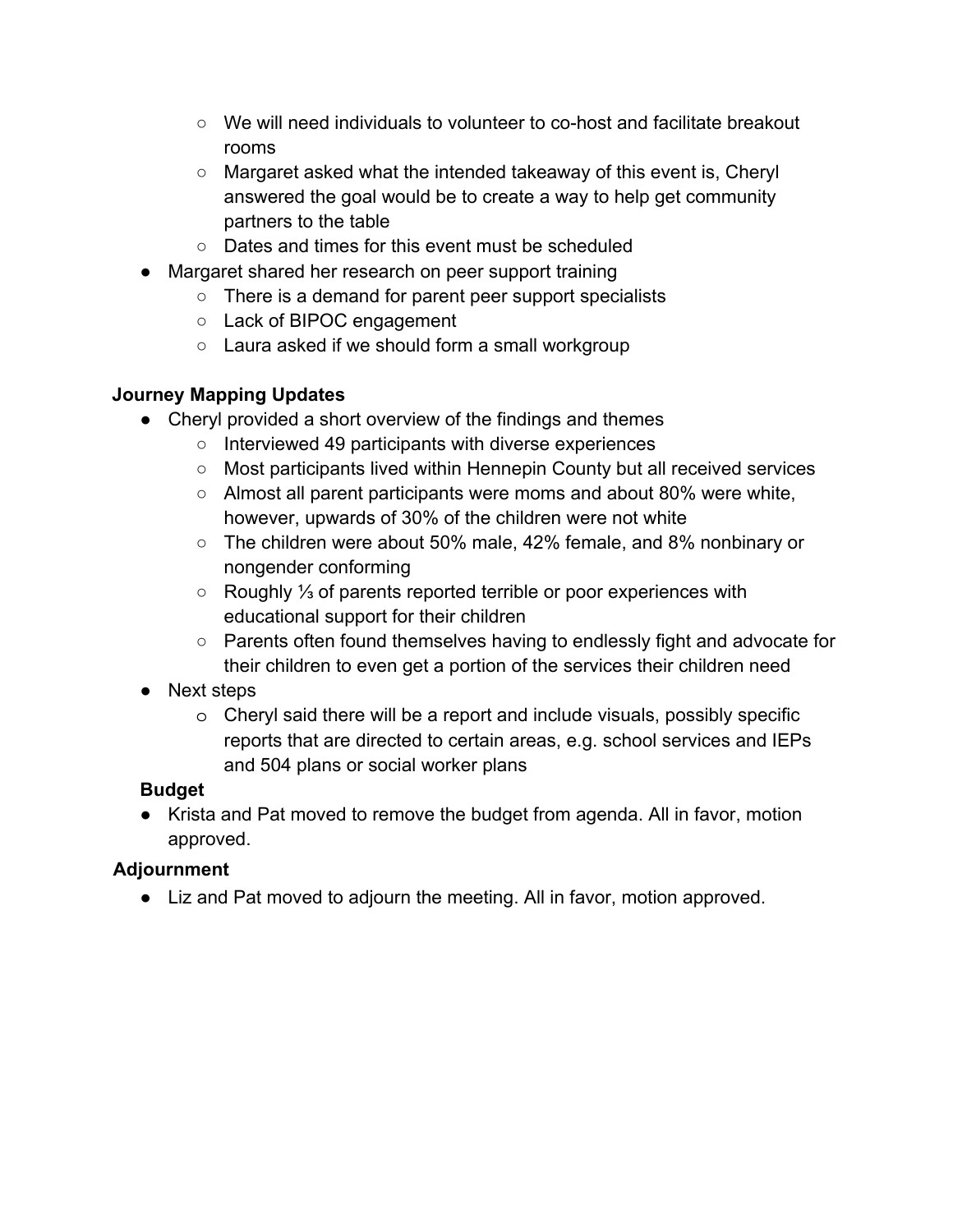

# **2022 Integrated Budget**

| <b>Revenues</b>                                                    |                    | <b>District</b><br>DOCCR 287    | <b>CMHC</b> | Totals                                     |
|--------------------------------------------------------------------|--------------------|---------------------------------|-------------|--------------------------------------------|
| <b>LCTS Fund Balance</b><br><b>Hennepin County</b><br>Other        | 1<br>\$375,00<br>0 | \$239,73 \$203,80 \$476,80<br>1 | 6           | \$920,338<br>\$375,000                     |
| <b>Subtotals</b>                                                   | 1                  | 1                               | 6           | \$614,73 \$203,80 \$476,80 \$1,295,33<br>8 |
| <b>Expenses</b>                                                    |                    |                                 |             |                                            |
| <b>Mental Health Promotion</b>                                     |                    |                                 |             |                                            |
| <b>CMH Training &amp; Learning</b>                                 |                    | \$1,350                         |             | \$25,000 \$26,350                          |
| Parent Peer Support Program                                        |                    |                                 |             | \$60,000 \$60,000                          |
| <b>Healthy Growth &amp; Social Emotional</b><br><b>Development</b> |                    |                                 |             |                                            |
| Youth Engagement                                                   |                    |                                 |             | \$60,000 \$60,000                          |